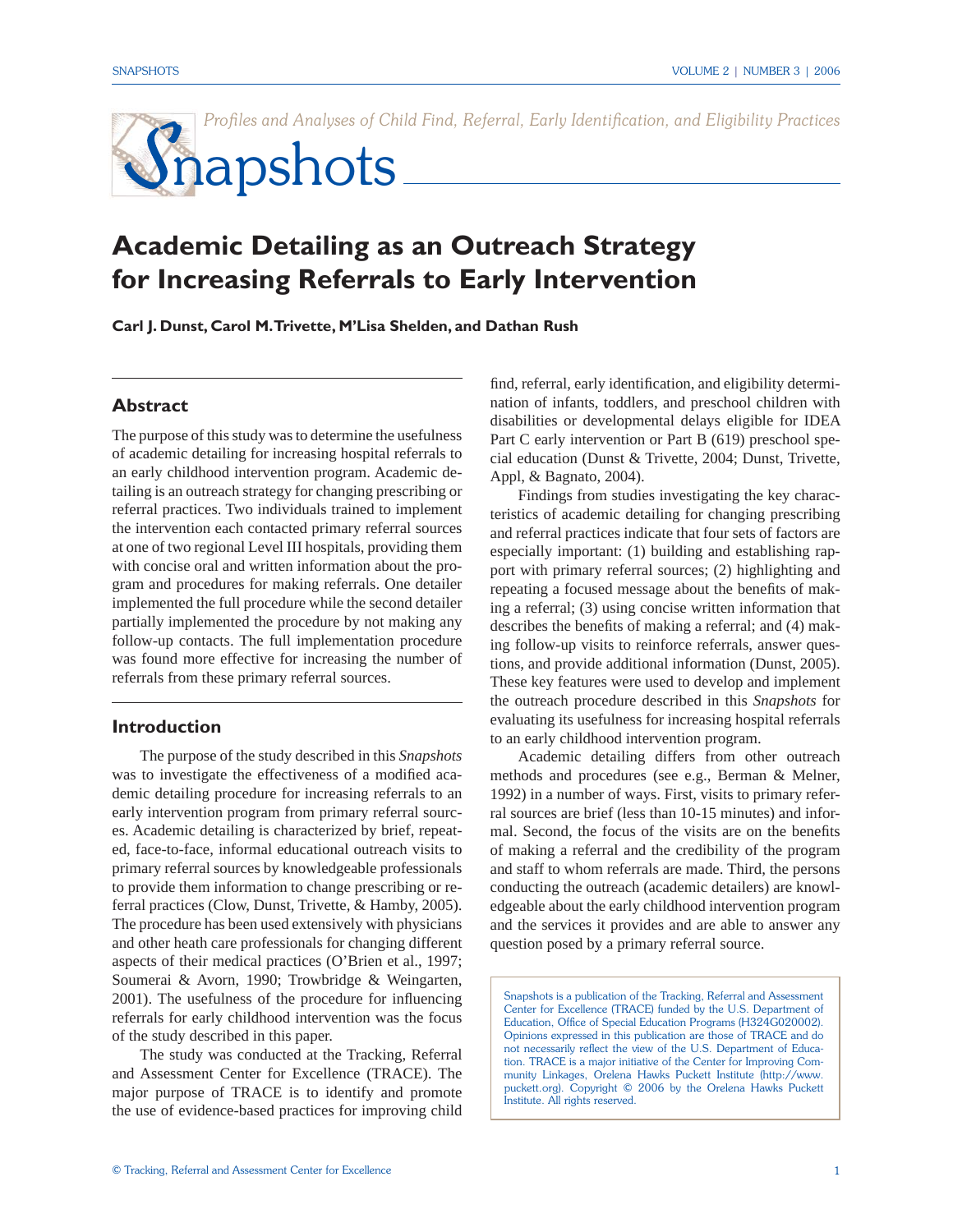#### **Method**

#### *Primary Referral Sources*

Key staff in the referral process at two Level III regional hospitals were first identified in order to focus the outreach efforts of the academic detailers. Based on previous experiences and conversations with staff at each of the two hospitals, those individuals responsible for making referrals to local community service providers, including early childhood intervention programs, were identified and targeted as the focus of the intervention. This included six different individuals at each hospital. The primary referral sources were all nurses in one hospital and social workers and nurses in the other hospital.

#### *Procedure*

The outreach strategy was implemented by two individuals who each conducted the intervention in different hospitals. Both individuals made brief unscheduled visits to the primary referral sources, described the early childhood intervention program and referral procedures, provided the primary referral sources written descriptions about the program as well as referral forms, and answered questions posed by the primary referral sources. One of the two academic detailers made follow-up visits to the primary referral sources on three occasions 2 to 3 months after the initial contacts. The procedures with and without follow-up visits were considered full and partial implementations, respectively, and were designed to determine the need for ongoing contacts as a condition for influencing referrals.

Both staff received training prior to implementing the interventions using the scripts in Appendix A (both full and partial implementation) and Appendix B (full implementation only). Table 1 summarizes the steps and key characteristics of the initial and follow-up visits. A program description specifically targeted to the primary referral sources was prepared for the study (Appendix C). The flyer included descriptions of the services provided by the program; the children whom the program serves; the names, qualifications, and professional disciplines of the program staff; and the reasons why primary referral sources would refer children to the program. The referral form was prepared in a format already familiar to the primary referral sources (Appendix D) and included space for recording child, family, and primary referral source background information; the reason(s) for referral; and the services prescribed or recommended.

#### *Outcome*

The outcome constituting the focus of the study was the number of referrals made to the early intervention program from the primary referral sources at the two hospitals. The number of referrals from the hospitals were documented for 10 months prior to the beginning

#### **Table 1**

*Key Characteristics of the Academic-Detailing Procedure*

#### *Initial Contact*

| Introduction (name, credentials, program affiliation) |
|-------------------------------------------------------|
| Agency's purpose                                      |
| Reason for contact                                    |
| What agency does                                      |
| Who agency works with                                 |
| Unique features of the agency relevant to the         |
| fererral source                                       |
| Highlight qualifications of staff                     |
| Answer any questions                                  |
| Provide referral forms and program description        |
| Closing                                               |
| Follow-Up Contact                                     |
| Introduction                                          |
| Answer any questions                                  |
| Feedback and follow-up                                |
| Reinforce agency's strengths in helping the referral  |
| source                                                |
| Closing                                               |
|                                                       |

of the study, during the 1 to 3 months of intervention (depending on the intervention condition), and for 3 months after the interventions were completed.

#### *Data Analysis*

 The cumulative number of referrals during the 10 months prior to the intervention, during the intervention, and during the 3 months following the completion of the intervention was examined to discern patterns of, and changes in, referral rates. An interrupted time series design was used to compare and contrast patterns of referrals (regression coefficients) during the different study conditions. A Kruskall-Wallis nonparametric betweengroup test was used to compare the effectiveness of the full vs. partial implementation of the outreach strategy.

#### **Results**

Figure 1 shows the cumulative number of referrals by the primary referral sources at the two hospitals. The arrows on the graph are the times face-to-face contacts by the academic detailers were made with the primary referral sources at each of the hospitals. In both cases, referrals increased at the time of, or shortly after, the intervention was implemented. Results indicated that the full implementation produced more referrals than the partial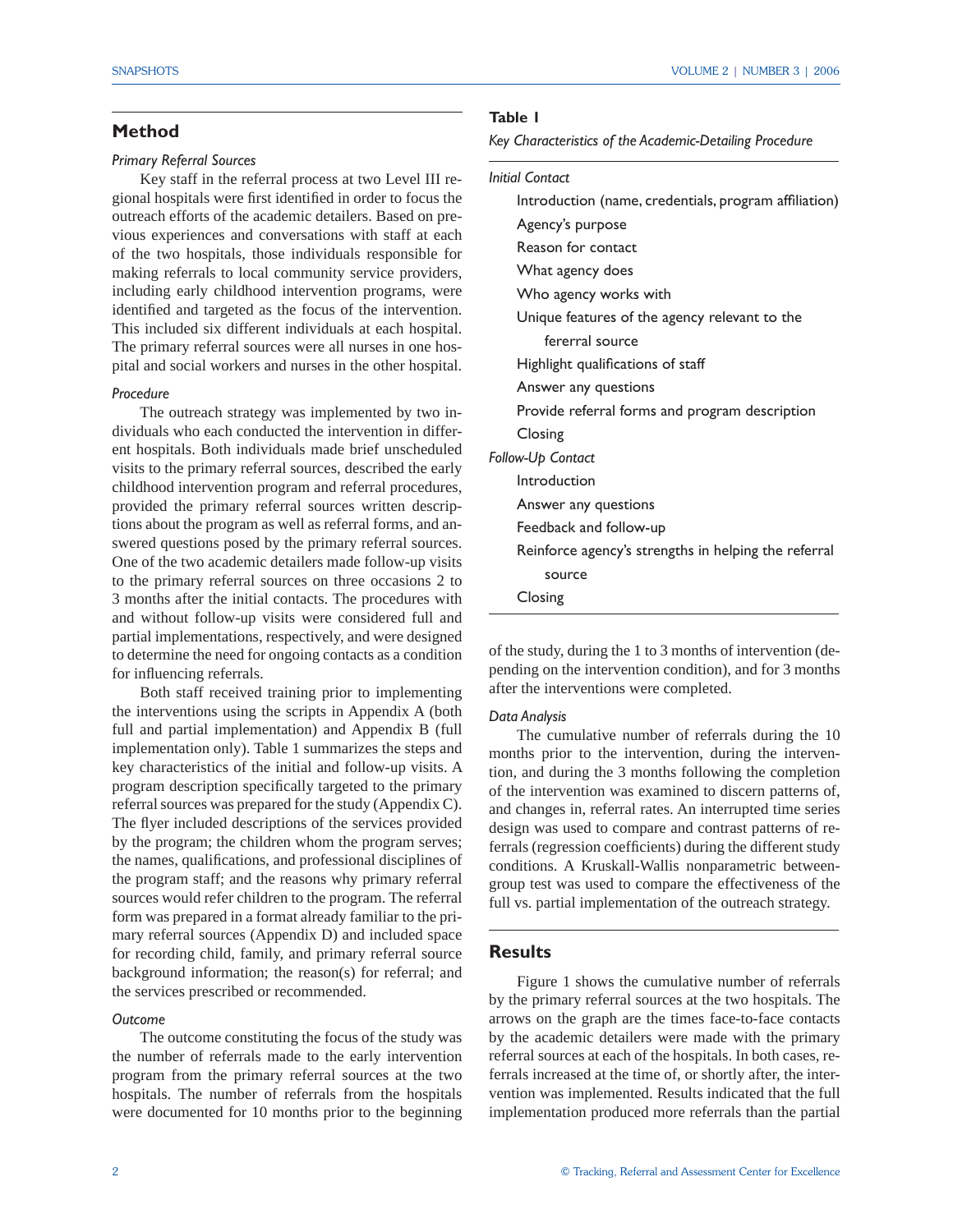implementation. When contacts with the primary referral sources were discontinued, no additional referrals were made by staff at either hospital.

Table 2 shows the regression coefficients for the interrupted time series design analysis and the betweencondition F-test results. In both sets of analyses, the regression coefficients for the intervention phases were statistically different than those for the baseline and return-to-baseline phases of the study, confirming the contention that the intervention was effective in influencing referrals. Both a between-regression coefficient comparison,  $F(2, 9) = 68.52$ ,  $p < .0001$ , and a nonparametric Kruskall-Wallis Test,  $\chi^2(1) = 9.58$ , p < .01, confirmed the fact that the full implementation was more effective in increasing referrals compared to the partial implementation.

#### **Discussion**

 Findings from this study showed that a simple, rather straightforward approach to influencing referrals to early childhood intervention by primary referral sources



**Figure 1** Cumulative number of referrals from the full and partial implementation of the outreach method. (Arrows indicate the times the detailers had face-to-face contact with the primary referral sources.)

was relatively effective where the effectiveness of the procedure was enhanced by repeated follow-up contacts with Level III hospital staff. Academic detailing research was used as the basis for designing and implementing the outreach intervention. A pragmatic factor also guided the selection of the outreach strategy constituting the focus of investigation. Primary referral sources in general and hospital staff more specifically are very busy professionals who do not have a lot of time to devote to more intense training and lengthy conversations with early childhood intervention program personnel as part of their routine, day-to-day practices. It was for this reason that academic detailing was considered an approach that held promise for improving child find and for increasing referrals to early childhood intervention programs.

 The particular version of academic detailing used in the study was highly focused. A credible messenger provided a credible message in brief face-to-face contact with a primary referral source, leaving targeted information about the early childhood intervention program and how to make a referral to the program. The interested reader is referred to Dunst (2005) for a more detailed description of the key characteristics of academic detailing and its implications for increasing referrals to early childhood intervention. The lesson learned from this study, as well as other research and practice at TRACE (Trivette, Rush, Dunst, & Shelden, 2006), is that ongoing and frequent contact is a necessary and sufficient condition for maintaining referrals for early intervention. This is a finding that has emerged from almost every study and set of analyses we have conducted.

#### **Acknowledgments**

 Appreciation is extended to Abigail Underwood for typing, Teresa Imfeld for editing, and Kaki Roberts for final layout of the manuscript.

#### **References**

Berman, C., & Melner, J. (1992). *Communicating with primary referral sources: A synthesis report*. Chapel Hill, NC: National Early Childhood Technical Assistance System (ERIC Document Reproduction

#### **Table 2**

*Regression Coeffi cients and F-Test Results for the Between-Condition Comparisons*

|                        |              | <b>Regression Coefficients</b> |               | <b>Between-Condition F-tests</b> |         |         |
|------------------------|--------------|--------------------------------|---------------|----------------------------------|---------|---------|
| Type of Intervention   | Baseline (B) | Intervention (I)               | Follow Up (F) | B vs. I                          | B vs. F | I vs. F |
| Full Implementation    | .483         | .100                           | .000          |                                  |         |         |
| Partial Implementation | .055         | .600                           | .000          | ∗                                | ∗       |         |

 $*_{p}$  < .05,  $*_{p}$  < .01.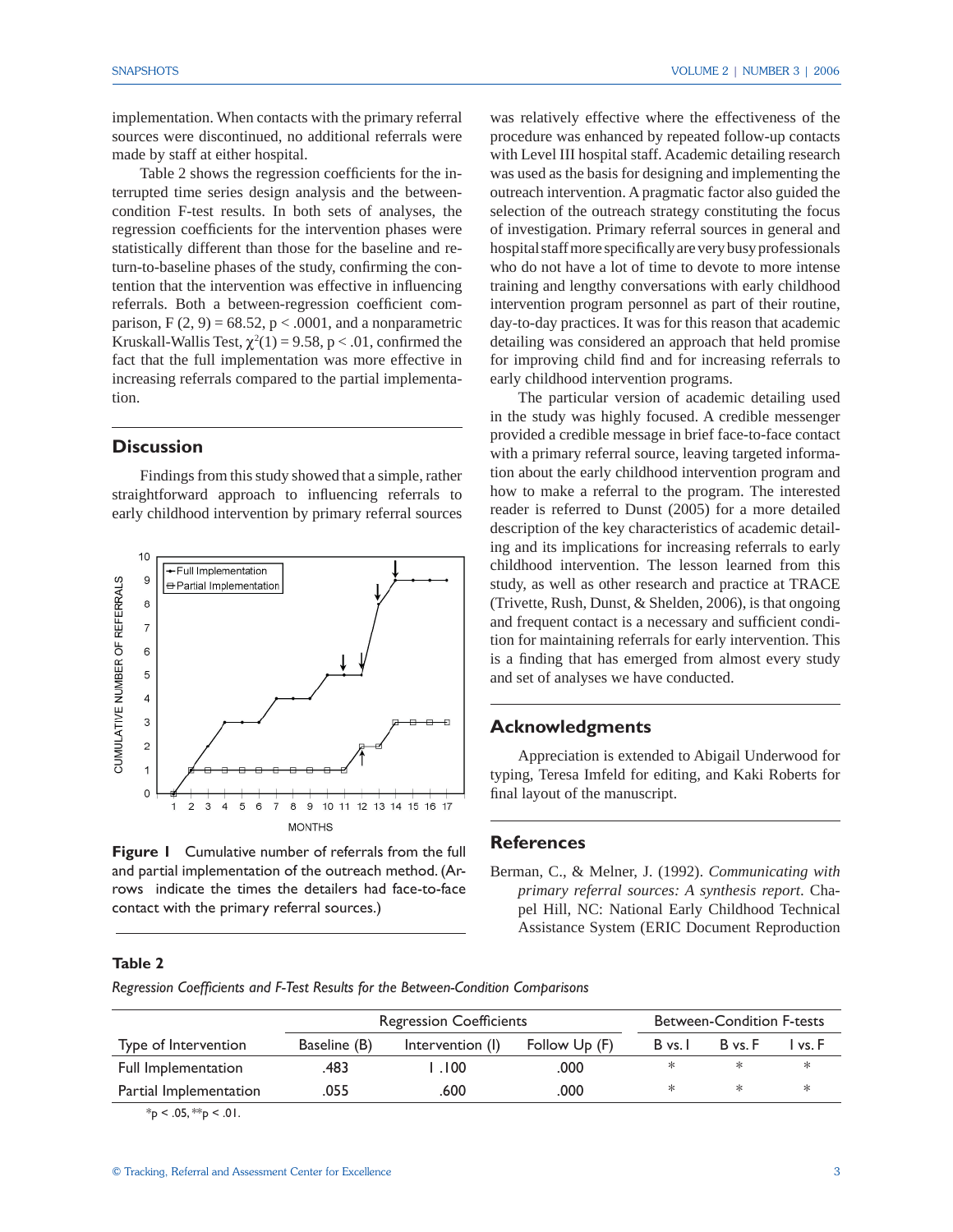Service No. ED349754).

- Clow, P., Dunst, C. J., Trivette, C. M., & Hamby, D. W. (2005). Educational outreach (academic detailing) and physician prescribing practices. *Cornerstones, 1*(1), 1-9. Available at http://tracecenter.info/cornerstones/cornerstones\_vol1\_no1.pdf
- Dunst, C. J. (2005). Repeated visits to primary referral sources are likely to be more successful than one-time contacts. *Endpoints, 1*(1), 1-2. Available at http://www. tracecenter.info/endpoints/endpoints\_vol1\_no1.pdf
- Dunst, C. J., & Trivette, C. M. (2004). Toward a categorization scheme of child find, referral, early identification and eligibility determination practices. *Tracelines, 1*(2), 1-18. Available at http://www. tracecenter.info/tracelines/tracelines\_vol1\_no2.pdf
- Dunst, C. J., Trivette, C. M., Appl, D. J., & Bagnato, S. J. (2004). Framework for investigating child find, referral, early identification, and eligibility determination practices. *Tracelines, 1*(1). Available at http://www.tracecenter.info/tracelines/tracelines\_ vol1\_no1.pdf
- O'Brien, M. A. T., Oxman, A. D., Davis, D. A., Haynes, R. B., Freemantle, N., & Harvey, E. L. (1997). Educational outreach visits: Effects on professional practice and health care outcomes. *Cochrane Database of Systematic Reviews*, Issue 4. Article No. CD000409.
- Soumerai, S. B., & Avorn, J. (1990). Principles of educational outreach ('academic detailing') to improve

clinical decision making. *Journal of the American Medical Association, 263*, 549-556.

- Trivette, C. M., Rush, D., Dunst, C. J., & Shelden, M. (2006). Direct mailings to parents and self-referrals to early intervention. *Snapshots, 2*(2).
- Trowbridge, R., & Weingarten, S. (2001). Educational techniques used in changing provider behavior. In A. J. Markowitz (Ed.), *Making health care safer: A critical analysis of patient safety practices*. Bethesda, MD: Agency for Healthcare Research and Quality. Retrieved April 10, 2004, from www.ahrq.gov/ clinic/ptsafety/chap54.htm

#### **Authors**

Carl J. Dunst, Ph.D., is Co-Principal Investigator of the Tracking, Referral and Assessment Center for Excellence (TRACE) and Research Scientist at the Orelena Hawks Puckett Institute in Asheville, North Carolina (dunst@puckett.org). Carol M. Trivette, Ph.D., is Co-Principal Investigator of the Tracking, Referral, and Assessment Center for Excellence (TRACE) and Research Scientist at the Orelena Hawks Puckett Institute, Morganton, North Carolina. M'Lisa Shelden, Ph.D., P.T., is Director of the Family, Infant and Preschool Program in Morganton, North Carolina (mlisa.shelden@ncmail. net). Dathan Rush, CCC-SLP, is Associate Director of the Family, Infant and Preschool Program in Morganton, North Carolina (dathan.rush@ncmail.net).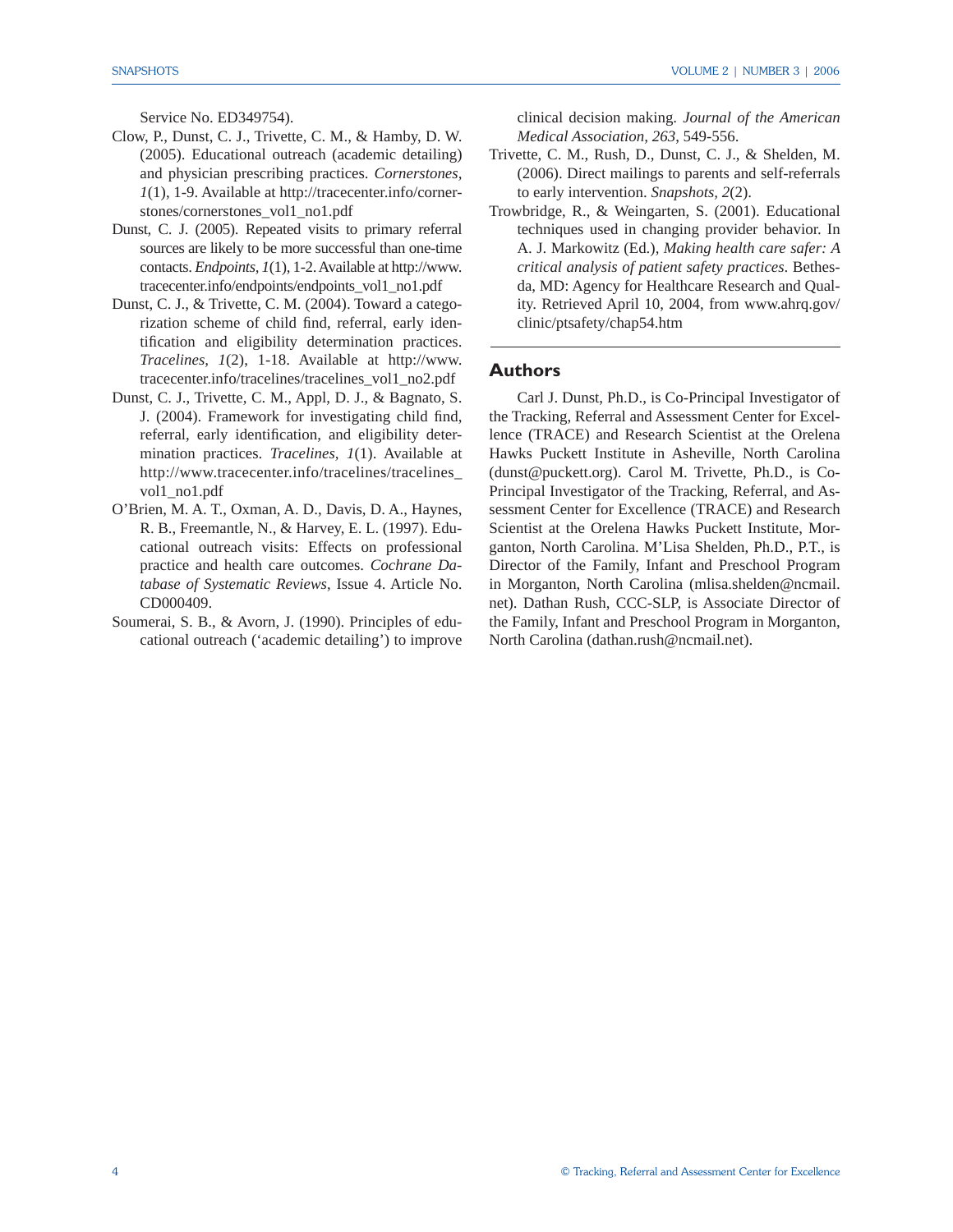## **Appendix A**

#### *Key Characteristics of Initial Contacts with Primary Referral Sources*

#### **Introduction**

 Hi. My name is \_\_\_\_\_\_\_\_\_\_\_\_\_. I'm a nurse from (Program Name/Location) (*Give the person your business card*).

#### **Agency's Purpose**

As you may know, (Program Name) provides therapy and early childhood intervention services to infants, toddlers, and preschoolers with disabilities or developmental delays.

#### **Reason for Contact**

The reason I stopped by to see you is to share information with you about (Program Name) and the services we provide, as well as to give you copies of our referral forms (*Give the person a referral packet. Open the packet and give the person one of the program fl yers*).

#### **What Agency Does**

*Point to column on flyer—"(Program Name) Specializes In"—and say:* (Program Name) now offers an expanded number of services including pediatric physical therapy, speech therapy, occupational therapy, nursing, and early childhood special education. We also conduct multidisciplinary developmental evaluations.

#### **Who Agency Works With**

*Now point to the "(Program Name) Works With" column on flyer.* (Program Name) works with children with a variety of disabilities and developmental conditions. These include autism, cerebral palsy, Down's syndrome, and a number of other conditions that are listed on the program description.

#### **Unique Features Relevant to the Referral Source**

Turn the *flyer over and point to the bottom of the page, "Why Primary Referral Sources Choose (Program Name*)." Some important points about (Program Name) are:

- We have no waiting list,
- our services are based on the most current research available,
- we will follow up with you to let you know that we received your referral, and
- our services are provided at times and locations that are convenient for your patients.

#### **Emphasize Staff Qualifications**

Point to the "Highly Qualified" box at the top of the page.

We have a highly qualified and experienced staff. Our staff includes physical therapists, speech-language pathologists, occupational therapists, nurses, psychologists, and early childhood educators. We are the most comprehensive program in our area serving infants and toddlers with disabilities. What questions can I answer about (Program Name)? (*Answer any questions.*)

#### **Provide Referral Forms and Program Description**

*Take out one of the referral forms from the packet and hand it to the person then say:*

For your convenience, I included several of (Program Name)'s referral forms in the packet. Referrals can be mailed or faxed to our main office (*Point to fax number on referral form*). After receiving a referral, one of our referral coordinators will contact the family within 24 hours.

We will follow up with you on any referral you make to (Program Name) by sending you a letter to let you know that we have received the referral and contacted the family.

#### **Closing**

 Thank you for your time. We look forward to working with you in providing quality services to your patients and their families.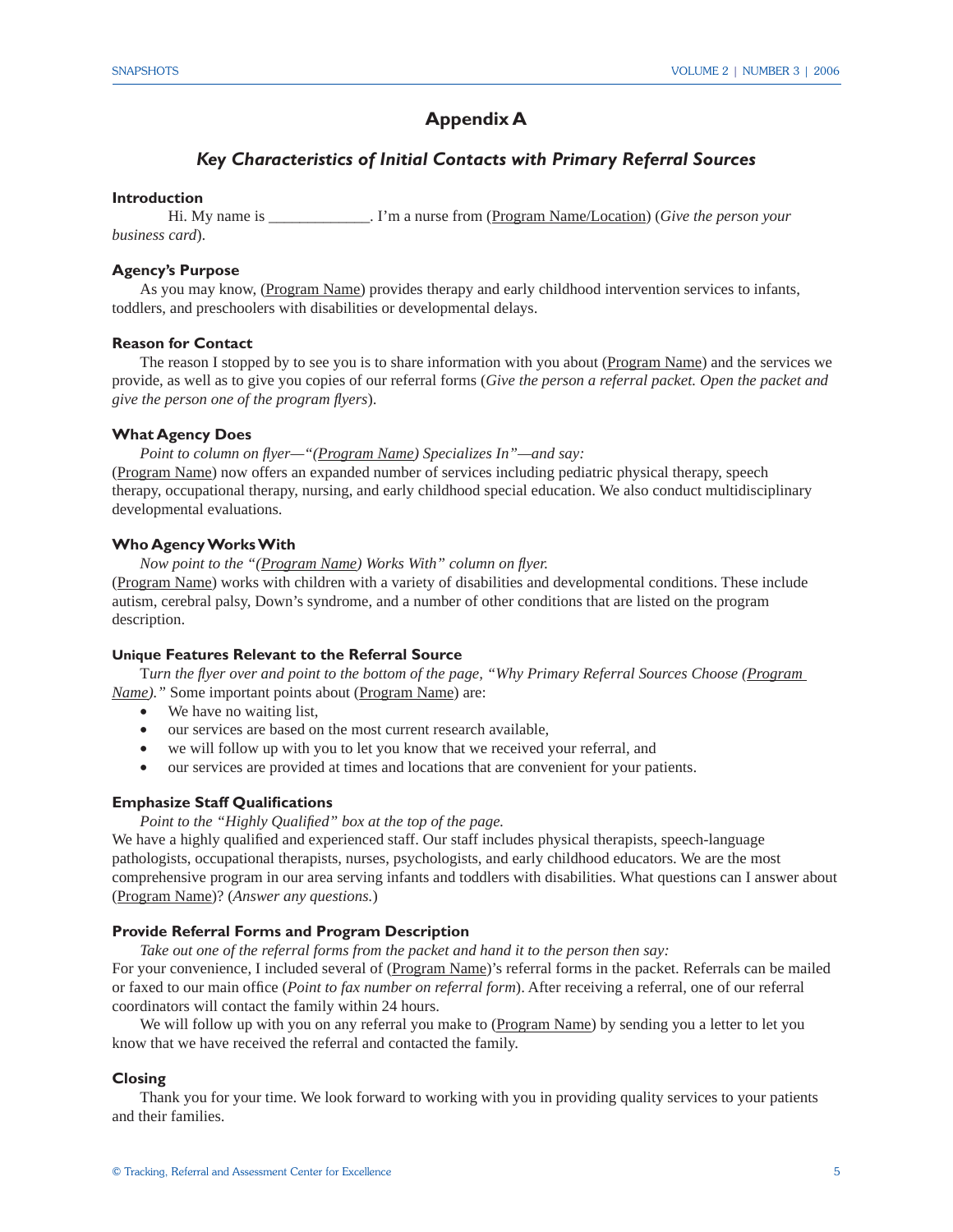## **Appendix B**

#### *Follow-up Contacts with Primary Referral Sources*

### **Follow-up with Referral Sources NOT YET Making Referrals**

#### **Introduction**

Hi. This is \_\_\_\_\_\_\_\_\_\_\_\_\_\_ from (Program Name/Location). I visited with you a couple of weeks ago and left you copies of our program description and referral forms. Since we haven't received any referrals from you yet, I wanted to get back in touch with you to see what questions you have or any information you might need that would help you make the decision to refer to (Program Name). (*Answer any questions.*)

#### **Reinforce Program Strengths**

(Program Name) would certainly like to have the opportunity to work with you in serving your patients who may need therapy or early childhood educational services. As I mentioned before, we have no waiting list and our services are provided at times and locations that are convenient for your patients.

#### **Closing**

Please be sure to contact me if you have any additional questions or need extra program descriptions or referral forms. We also have a brochure that describes our program specifically for parents. If you would like, I would be happy to bring some by for you to give to families or to leave in your waiting area. It was good to speak with you. Thank you again for the referrals.

#### **Follow-up with Referral Sources Who Have Made Referrals**

#### **Introduction**

Hi. This is \_\_\_\_\_\_\_\_\_\_\_\_\_\_\_\_\_ from (Program Name/Location). I visited with you a couple of weeks ago and left you copies of our program description referral forms. We have received \_\_\_\_ (*actual number of referrals received*) referrals from you and I wanted to personally thank you for the opportunity to serve your patients.

#### **Feedback and Follow-up**

I wanted to make sure you received our letter confirming the fact that we received the referral and see if you had any questions for me. (*Answer any questions.*)

#### **Closing**

Please be sure to contact me if you have any questions or need additional program descriptions or referral forms. We also have a flyer that describes our program specifically for parents. If you would like, I would be happy to bring some by for you to give to families or to leave in your waiting area. It was good to speak with you. Thank you again for the referrals.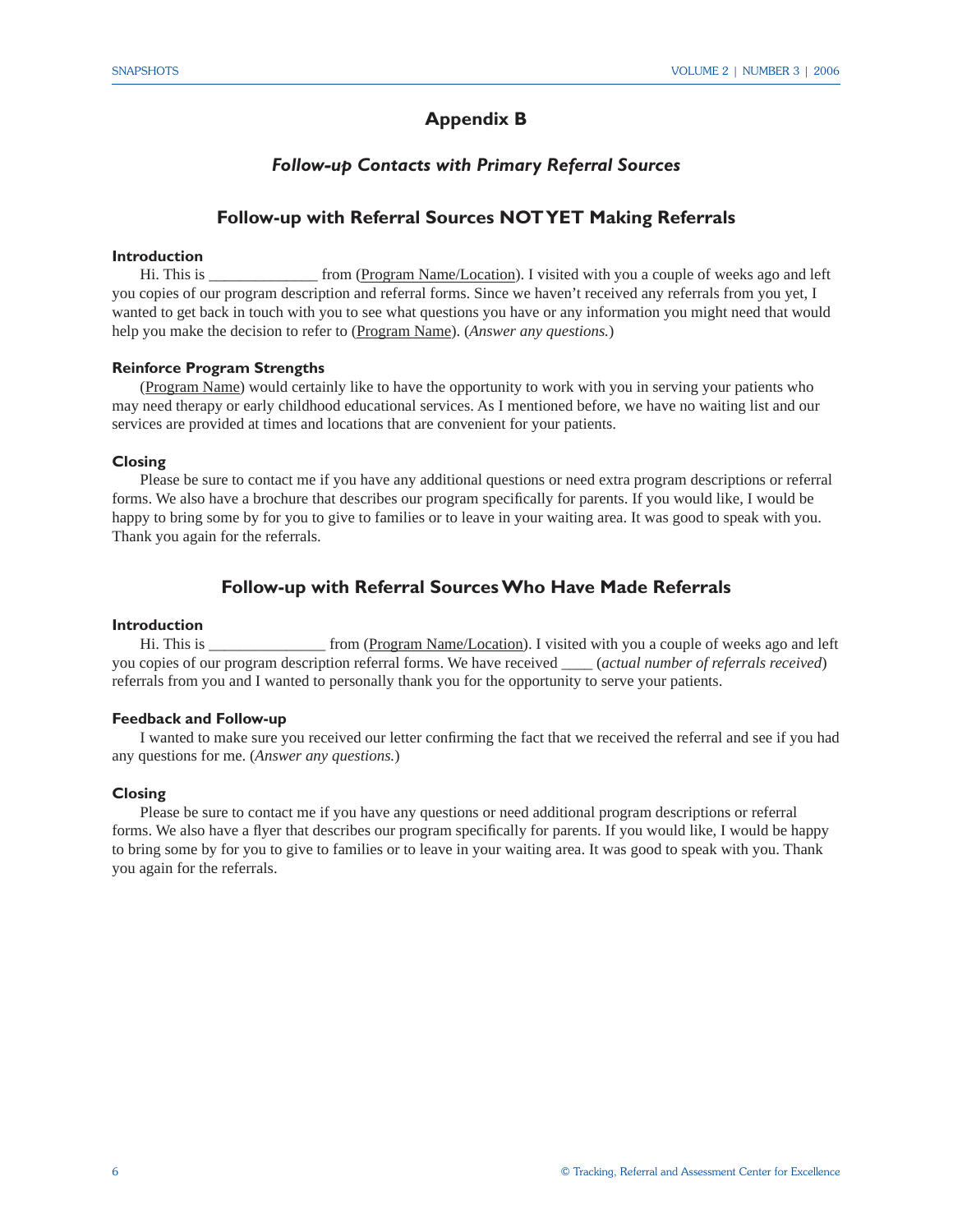## **Appendix C**

## *Family, Infant and Preschool Program Description*



Alexander • Buncombe • Burke • Caldwell • Catawba • Cleveland • Lincoln McDowell • Rutherford • Other Western North Carolina Counties As Requested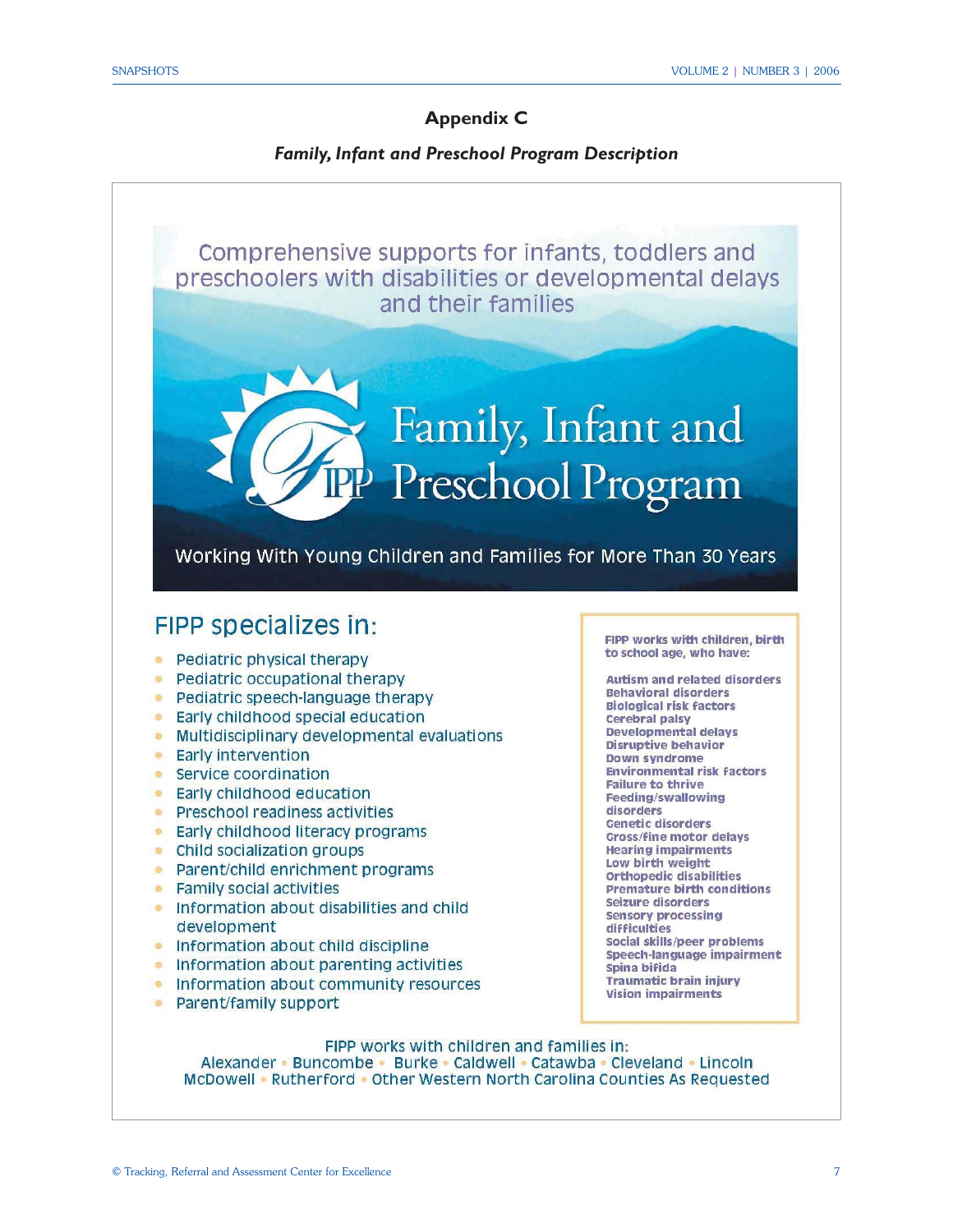



A Community-Based Program of the J. Iverson Riddle Developmental Center, Morganton, NC Serving Western North Carolina

8 © Tracking, Referral and Assessment Center for Excellence

800-822-3477

828-433-2661

Please visit us online at www.fipp.org